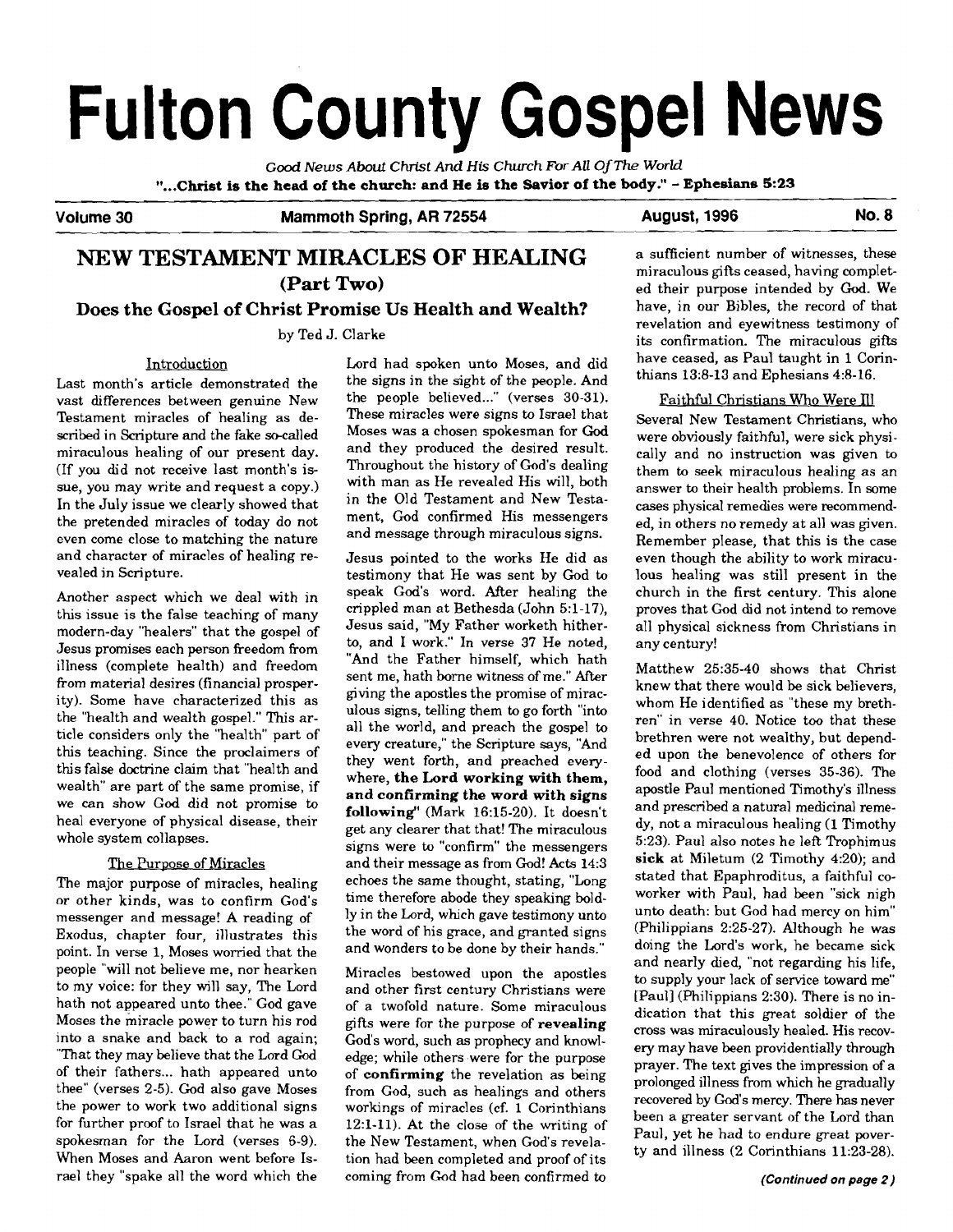#### **FllLTON COUNTY GOSPEL NEWS USPO Publication No. 21 1780**

. . . is a monthly publication distributed free of charge to any who care to receive it. We **will** be happy to add any names to the regular mailing list. If you send in a name we must have a complete address, including number and street name, or RR. or HCR number, plus box number, or a P.O. Box number and the **NINE DIGIT ZIP CODE.** This paper is supported by unsolicited contributions for which we are grateful. Financial information will be furnished upon request. Mail **all** address corrections or manuscripts **to:** 

## **FllLTON COUNTY GOSPEL NEWS**  P. 0. Box 251

Mammoth Spring. **AR** 72554 Ted J. Clarke .................. EDITOR Phone ..... . . ........... (501) 625-32 17

#### **(Continued from page 1)**

Concerning one infirmity of his flesh, Paul prayed to God for relief three times, but was denied healing either through miraculous or providential means. Illness can be used by God to strengthen our dependence upon him (2 Corinthians 12:7-10). The promise of complete health and financial wealth to all Christians is an illusion conjured by false teachers and fake healers to attract followers who hope for these things. While miracles of healing did occur in the first century during the time the New Testament was being revealed, such miracles were provisional and ceased when revelation was completed (cf. Mark 16:15- 20; Acts 14:3; 1 Corinthians 13:s-13).

#### No Miraculous Healing Today

If there are no miracles of healing today, does that mean that Christians have no ability to ask God for healing? Not at all. God can answer our prayers for divine healing and deliverance from illness through His providential power, using ways unknown to us, apart from miraculous signs and the laying on of hands. "And this is the confidence that we have in him, that, **if we ask anything according to his will, he heareth us:**  And if we know that he hear us, whatsoever we ask, we know that we have the petitions that we desire of him" (1 John 5:14-15).

Miraculous healing, with or without the laying on of hands by those specially gifted in the first century, was a sign of God's working either in revelation of His will or in confirmation of it. Thus,

the miraculous aspect of healing ceased when completed revelation of God was confirmed (1 Corinthians 13:8-13). God can heal today, and we can pray for His providential, but non-miraculous, intervention **as** in the Scripture above. In our conclusion to this article we will show further that God does not heal miraculously through the laying on of hands by so-called healers.

Christians are promised the strength to overcome illness, persecution, and other trials which life brings (James 1:2-4, 12; 1 Corinthians 10:13). God placed physical death as a universal penalty for sin in Genesis 3:17-19. "It is appointed unto man once to die, and after that cometh the judgment" (Hebrews 9:27). Sickness and accidents will be a part of that dying until Christ returns. Otherwise, no Christian would ever die! But we do, and so do the so-called faith healers. Only when Christ returns will He destroy death (1 Corinthians 1524-26). Until then, sickness and death are a part of God's plan and being a Christian does not remove that curse on earth. In heaven the curse will be gone, but not while we live on earth (Revelation 21:3-4; 22:l-5).

#### Conclusion

There are three reasons why we believe and teach that miracles like those in the New Testament are no longer available to the church today. We would be happy to defend these truths from God's word in public discussion, if there is a suitable opponent who wishes to challenge them.

**First, the need for miracles has ceased. As** mentioned before, miracles of healing served to confirm the revelation of God's message (Mark 16:20; Acts 14:3). In Hebrews 2:3-4 this point is made clear, speaking of the "great salvation which at the first began to be spoken by the Lord, and was confirmed unto us by them that heard him; God also bearing them witness, both with signs and wonders, and with divers miracles, and gifts of the Holy Ghost, according to his own will." With the perfect will of God revealed and confirmed by first century miracles, the need for such miraculous powers to reveal and confirm God's word came to an end (James 1:25; Jude 3; 1 Corinthians 13:s-13). God gave His purpose for giving miraculous power. Dare we question His revealed will and try to continue something He desired to cease?

**Second, the means of obtaining miraculous gifts has ceased.** Only the

apostles of Christ had the power to lay their hands on others and confer the ability to work miracles. The evangelist Philip had the apostles lay hands on him in Acts 6:5-6, and he went to Samaria and worked miracles of healing  $(Acts 8:5-7)$ . However, Philip could not pass on this power to work miracles to others. Only the apostles could do so. This was a sign of an apostle of Christ (cf. 2 Corinthians 12:12). Since other Christians had different spiritual gifts **as** described in 1 Corinthians 121-11, the act of passing on the Holy Spirit's power to others was the sign which only an apostle possessed. Carefully read Acts 8:14-20 and note that the apostles Peter and John had to go from Jerusalem to Samaria, lay hands on the new disciples, then they received the Holy Spirit. Verse 18 notes that Simon "saw that through the laying on of the apostles' hands the Holy Ghost was given...," and he wanted that power. However, that power is never stated of anyone other than the apostles. Since there are no apostles living today, **there is no possibility of anyone having the miraculous powers of healing!** When the last apostle died, and the last one on whom an apostle had laid hands died, the ability of men to work miracles ceased. According to the Scriptures, that matter is settled, despite all the claims to the contrary.

**Third, modern miracles rest on claims rather than on demonstration!** The Scriptures we have shown on the nature and character of New Testament miracles are proof that such no longer exist today. **No one, repeat, NO ONE, is performing any miracles identical to those described in the New Testament!** If they are, where are they? Are those who make the "claim" ready to prove such? The apostle Paul said that his preaching was "in demonstration of the Spirit and of power" (1 Corinthians 2:4) and "in power and in the Holy Spirit" (1 Thessalonians 1:5). Who will make such a claim today **and pledge to back it up with the demonstration of the poker of the Holy Spirit?** I venture to say that **no one will answer such a challenge publicly.** 

Since we have in our possession the fullness of God's divinely inspired word, confirmed once for all time, we have no need of further revelation (John 16:13; 2 Timothy 3:16-17; 2 Peter 1:3; Jude 3; Revelation 22:18-19). Neither do we need another confirmation of the already confirmed word, anymore than we need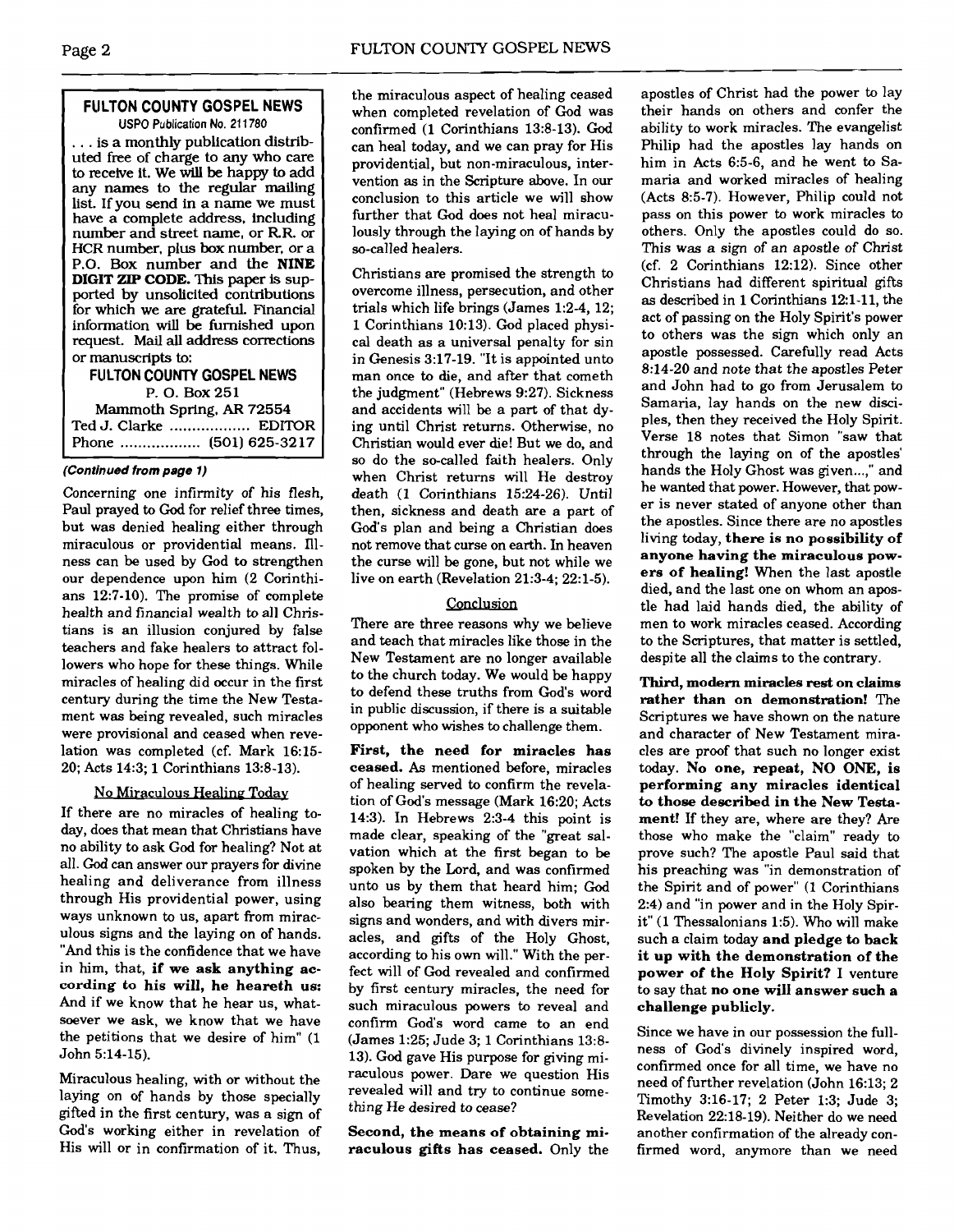Christ to come back and again die on the cross. As Christ's work on the cross was completed once and for all (Hebrews 9:28; 10:10), so **God's** word is completely revealed and confirmed once and for all (Galatians 3:15; Hebrews 2:3-4). Once the perfect and completed word of **God** had come, miraculous works were to cease (1 Corinthians 13:8-13). Likewise, once the unity of the faith had arrived (the faith once for all delivered which alone brings religious unity), then the age of miracles was intended to end (Ephesians 411-15). Today we look to God to hear and answer our prayers for healing, not miraculously, but through divine providence of His working. In this way God still performs His work among men, even though He chooses not to work miracles through men as He once did. If you disagree, prove otherwise by the Scripture and your power.

#### *Some people's weakness* is *the strongest thing about them.*

*All the available evidence goes to show that the reverse of evolution is true. For instance, we have all seen men making monkeys of themselves, but* no *one ever saw a monkey making a man of himself:* 

*Excuses fool no one but the person who makes them.* 

# ≈∽ಯ∆೦೦ಌ **CONTRIBUTIONS**

#### **CHURCHES**

| Church of Christ, Garfield, Ar.  \$35.00<br>Clarkridge Church of Christ  75.00<br>Clarkridge, Ar. |
|---------------------------------------------------------------------------------------------------|
| Church of Christ, Moody, Mo 25.00                                                                 |
| Pleasant Home Church of Christ  25.00<br>Murfreesboro, Ar.                                        |
| Pilot Church of Christ  40.00                                                                     |
| Mammoth Spring, Ar.                                                                               |
| Jeff Church of Christ, Thayer, Mo.  25.00                                                         |
|                                                                                                   |
| Church of Christ, Elizabeth, Ar.  15.00                                                           |
| Church of Christ, Bakersfield, Mo.  25.00                                                         |
| Lowell Church of Christ  50.00<br>Springdale, Ar.                                                 |
| Souder Church of Christ, Souder, Mo.  25.00                                                       |
| Dellhalf Church of Christ  25.00<br>Myrtle, Mo.                                                   |

#### INDIVIDUALS

| Mary Thom, Rockford, II.  \$ 2.00     |  |
|---------------------------------------|--|
|                                       |  |
|                                       |  |
| Gary Wilsons, Hot Springs, Ar.  30.00 |  |
|                                       |  |
| Weatherford, Tx.                      |  |
| Mack Bennett, Bluff City, Tn.  10.00  |  |

# **"Let's Think About It"**

#### by Jeff Jarrett

It is always interesting to notice that no matter how long this world goes on, people don't seem to change much. Sure, we change some things on the surface. Our culture, clothes, technological advances, etc., are changing by the day. But at the heart of it all, people still face the same problems with the same solutions and the same obstacles as those of a thousand years ago. And many times people still use the same stubborn, worn out excuses for failing to follow God.

Solomon, in all his wisdom, spoke of an ageless problem in Ecclesiastes 11:4; "He that observeth the wind shall not sow; and he that regardeth the clouds shall not reap." He paints a word picture of a farmer walking out his door early one morning in the spring to scatter seed on the prepared ground. As he looks at the weather, he says to himself, "It might be too windy today. If the wind blows, my seed might be blown away. I guess I'll just relax and wait for a better day." Then, there is the other farmer who somehow gets his crop planted, but at harvest time he looks at the clouds and thinks, "Well, if I start harvesting I'll just have to stop when it rains. Maybe I'll wait until another day." Needless to say, such an attitude dooms these farmers to failure. If one only looks for problems and possible obstacles to any work, he is destined to fail.

So, do we ever see this problem today? To ask is to answer. It seems to reveal itself any time work must be done, problems must be solved, or changes must be made. In dealing with personal spiritual problems, the need to obey the Gospel, or the need to be restored, many regard the wind and the clouds. One can always find an excuse to wait "just a little longer," but often "a little longer" ends up being a lifetime.

Regarding the work of the church, more often than not, we find ourselves looking at the wind and clouds. So often, good works, needed changes, and golden opportunities pass us by because we allow the idea of potential problems and obstacles to upstage the supreme benefits which come from timely efforts and wellplanned works. If you regard the wind and clouds, there is never a "perfect time." But life teaches us that any worthwhile effort has its problems, its challenges, and unfortunately, its nay sayers. The Bible teaches us that the

spiritually strong rise above the problems, put their trust in God and put their hearts and hands into the work before them  $(1~Cor.~15:58)$ .

Where is *your* focus? Is it upon the hindrances or is it upon the great good we can do in this life? Remember the wisdom of Solomon!

> 1312 West Pine Heber Springs, Arkansas 72543

# **Pragmatism: Worldly Conformity In A New Dress**

#### by Dennis Gulledge

God has always demanded that his people be separate and distinct from the world. The fact that Israel was to be "a light of the Gentiles" required them to be "different" (Isaiah42:6; 49:6). They were commanded, "separate yourselves from the people of the land" (Ezra 10:11), and in earlier generations were required to separate themselves from Egyptian and Canannite cultures and ways (Leviticus 18:3). That principle of distinction holds true for the New Testament Christian today (Romans 12:l-2; 1 Peter 2:9).

The Lord's church of today faces a mounting threat to surrender its doctrinal distinctiveness for the preferred mode of pragmatism for growing churches. "Pragmatism" is very simple. It is the philosophy of what works. If something brings the desired result, it is "good." If ideas do not prove workable, they are thrown out. It is a belief that ultimately defines truth as that which is useful in reaching a desired objective. Let us say, for example, that that goal is to increase attendance figures in the local church. Pragmatism says that whatever works in reaching the goal of increased attendance is a desirable option even if you have to skirt around a "thus saith the Lord" to introduce it.

Take for example the resurrected controversy surrounding the use of instrumental music in the worship services of the Lord's church. The current push for it has less to do with a respect for the Scriptures, and more to do with a move to fix declining attendance figures. The question, "How are we going to keep our young people interested if we do not spice up the worship services?', becomes more authoritative to the pragmatist than do Ephesians 5:19 and Colossians 3:16. The same rule applies to the current demand